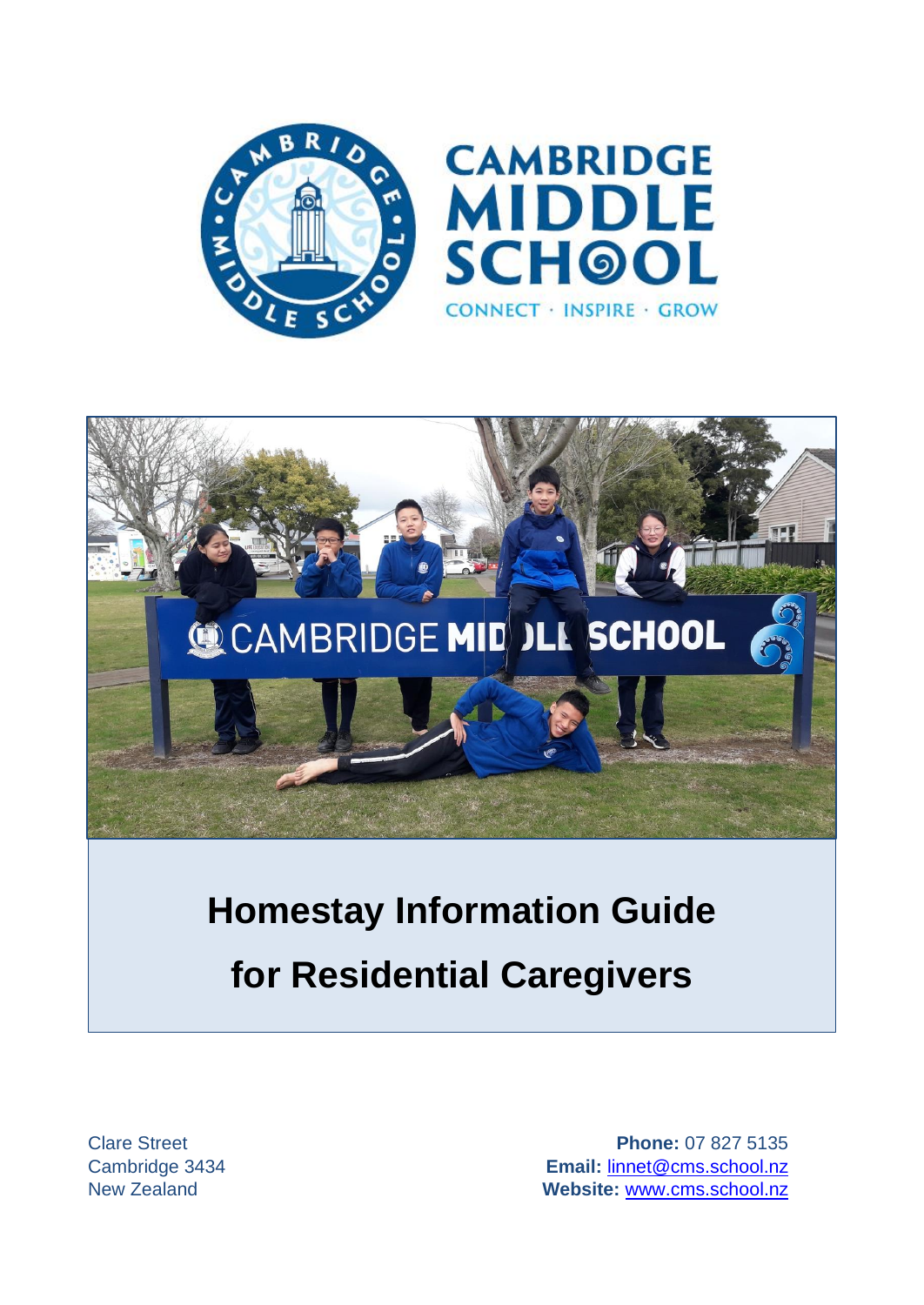# **HOMESTAY INFORMATION GUIDE**

Thank you for your enquiry to host an international student attending Cambridge Middle School.

Cambridge Middle School has students from all over the world, including students from China, Korea, Japan, Thailand and Vietnam. We have full-time students and short-term students that need host families.

Students will often arrive tired and jet lagged. Settling into a different environment, combined with meeting new people and understanding the language, can be a struggle. Reassurance and support are very important at this time.

Communication with our international student homestay coordinator, **Linnet Hatton**, is also very important. Linnet is available to help and support you with any questions or problems that may occur. Please contact Linnet through the school office during school hours. The 24/7 mobile number that will be supplied when you host a student is for emergencies only.

The school will organise uniform and stationery items for full-time students and all international students are required to have comprehensive travel and medical insurance. If your student needs further supplies throughout the year, please contact Linnet. Short-term students will usually be able to wear their uniform from their own school in their home country.

# **Application Processing and Safety Checks**

The following documents are included in this pack:

- Homestay Guidelines
- Frequently Asked Questions
- Accident and Emergency Procedures for Host Families
- Host Family Application Form
- Homestay Carer Agreement

### NOTES:

- 1. The Host Family Application Form includes a Police Vetting Declaration that needs to be signed by everyone living in the home aged 18 years or over.
- 2. Applicants are also required to nominate TWO referees who are **not** family members that can provide background information about their suitability to be residential caregivers.

Once this form has been received and processed, we will contact you to arrange a suitable time to visit your home.

# **Useful Links**

[Education \(Pastoral Care of International Students\) Code of Practice 2016](https://www.nzqa.govt.nz/providers-partners/education-code-of-practice/)

[Cambridge Middle School Prospectus 2022](https://www.cms.school.nz/site_files/16098/upload_files/2022CMSProspectusFINAL(1).pdf?dl=1)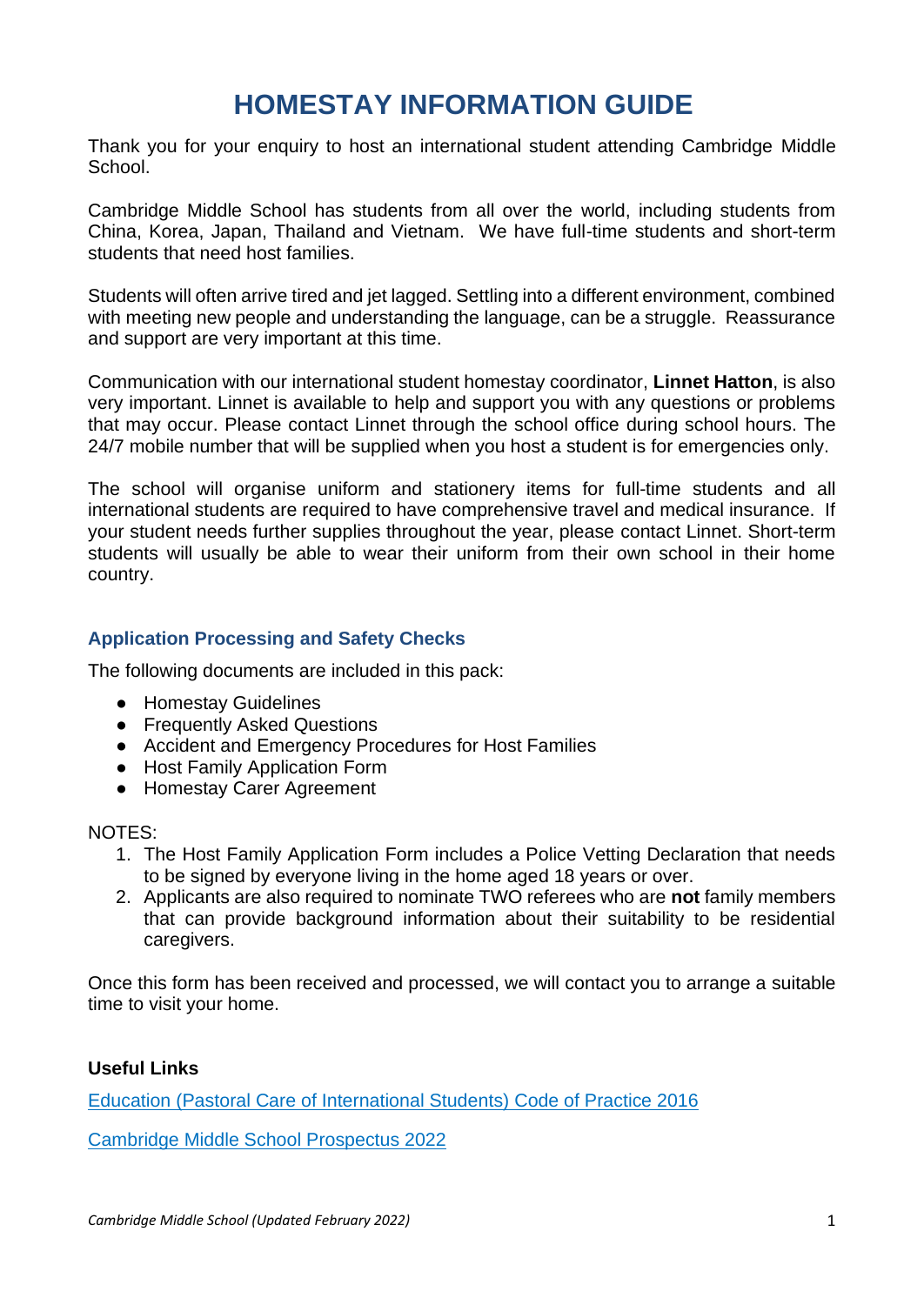# **1. HOMESTAY GUIDELINES**

# **WHAT IS EXPECTED OF HOST FAMILIES?**

Hosting international students can be a very rewarding experience for you and your family, but there are a few important things to remember.

In order to be a successful host family, you need to be prepared to face the challenges associated with hosting a student from overseas. Understanding and compassion is a prerequisite and you need to consider that your student could possibly be struggling with 'culture shock'. Try to imagine your own child being in the same situation and treat international students accordingly with care and empathy.

We encourage the family to treat international students as they would their own children. The same rules, family values, attention and respect that you would show to a member of your family are needed. A relaxed, happy and safe environment to live and study in is also important for the student so that they are able to feel more secure in their new home.

# **GENERAL REQUIREMENTS**

- All homestay caregivers must be 25 years of age or over.
- Except by prior agreement with the school, all students must have their own bedroom within the home.
- The student must be accommodated within the family home (sleep-outs are not acceptable).
- Cambridge Middle School reserves the right to decline any application without explanation.
- Once you become a registered host family, we are unable to quarantee a student placement with your family.
- The school reserves the right to not place students with you without explanation.
- The school reserve the right to withdraw a student from a homestay without explanation.

# **HOST FAMILY REQUIREMENTS**

- To submit to a police vetting check (every 3 years) for all persons aged 18 years or over residing in the house, or those who stay overnight on a regular basis.
- To be available for an initial homestay assessment interview with all family members present.
- To provide at least one character reference for each caregiver.
- To agree to the monitoring process, as required by the Education Code of Practice. A school staff member will visit your home every six months, or more often as the school deems necessary.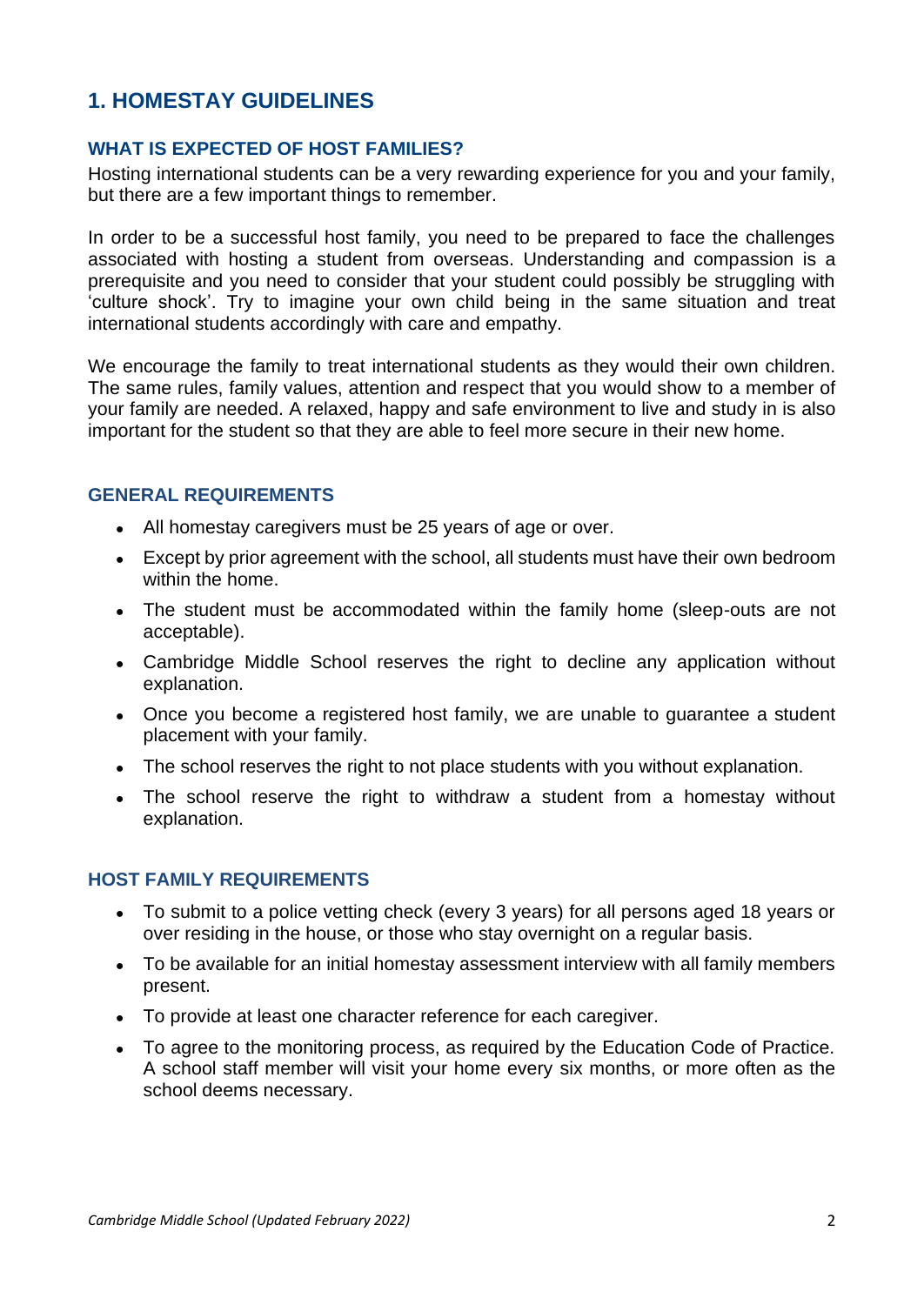# **The host family is also expected to:**

- Make decisions about acceptable behaviour and set some limits. The student should have the same rights and duties as any other child living in the home, provided these are reasonable and understood.
- Provide a safe and nurturing living and studying environment.
- Treat the student with respect. Make them feel comfortable and part of the family.
- Respect the student's privacy and belongings (this applies also to other children in the home who should not enter the student's room without their permission, and never when they are not there).
- Know the whereabouts of the student at all times, how they can be contacted and who they are spending time with. If a student is staying at a friend's place overnight, contact should be made with the parents beforehand, and we recommend obtaining the student's natural parents' consent for sleepovers.
- Ensure that your student can get to and from school safely. It is important to accompany the student on the first few days, even if they say they can find their way alone.
- Take an interest in the student's schooling. Contact the school if you have concerns.
- Notify the school if there are any changes or additions to the household.
- Notify the school if you have concerns over the student's health or behaviour.
- Inform the school if the student seems very homesick or sad.
- Supervise the student appropriately  $-$  they must never be left home alone overnight, or for long periods of time. Students under 14 should always be under supervision.

### **The host family is NOT expected to:**

- Pay for the student's telephone calls.
- Insure the student's belongings.
- Provide accommodation for visiting friends or relatives.

### **SCHOOL CONTACT DETAILS**

If you wish to discuss any matter relating to a student, or the guidelines contained in this document, please contact the Homestay Coordinator.

**Contact Person:** Linnet Hatton

**Work phone:** 07 827 5135 (during school hours)

**Mobile phone:** 022 085 7128 (A/H emergency number)

**Email:** [linnet@cms.school.nz](mailto:linnet@cms.school.nz)

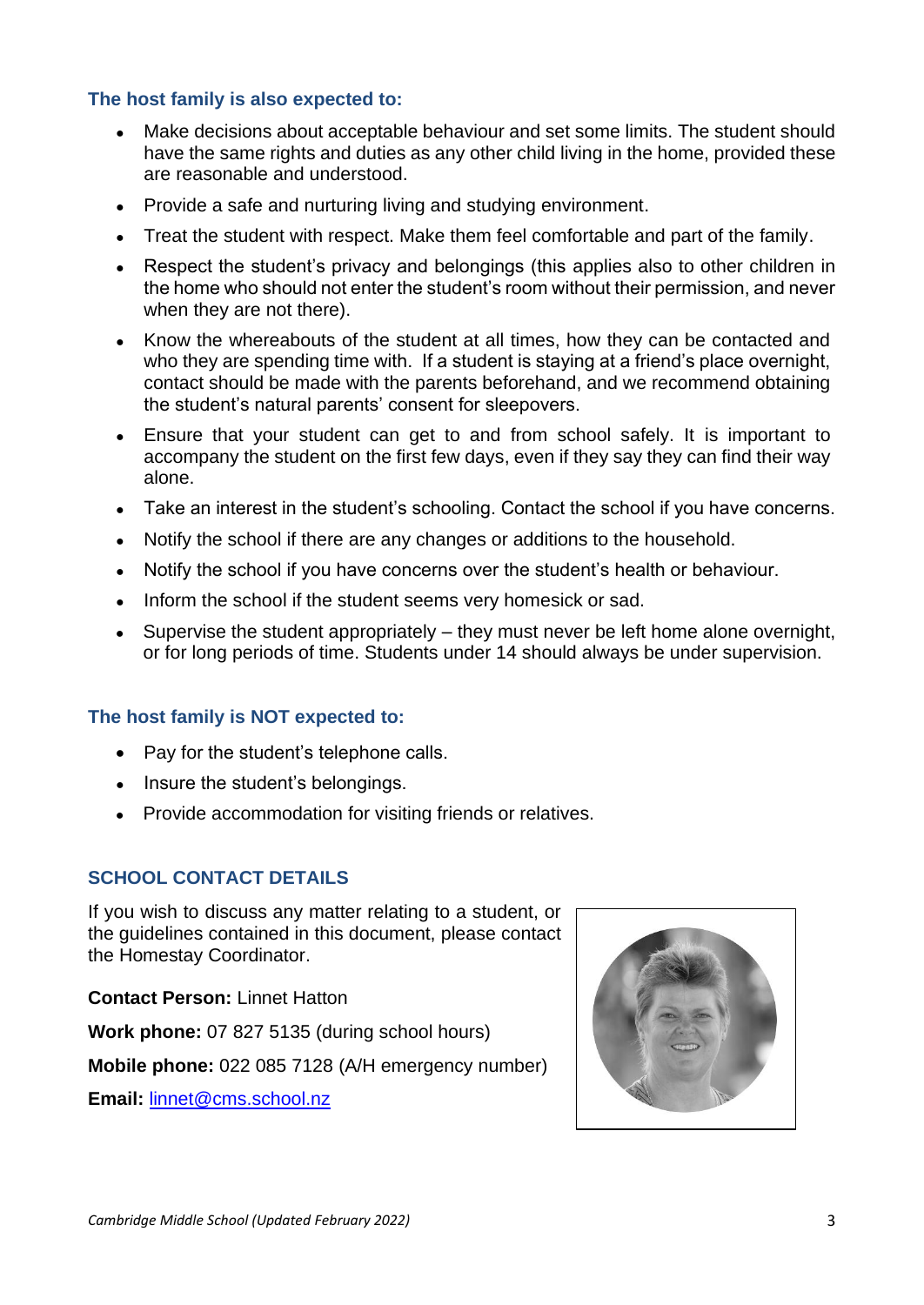# **ADDITIONAL INFORMATION**

- Your student is a young person, away from home, often lonely and faced with customs that are very different from their own.
- Your student will need the love and care that you would like your own child to receive in the same situation. If in doubt about what to do, it's helpful to ask yourself *"what would I like a host family to do for my son/daughter if they were living overseas?"*
- The student may need help to open a bank account, join the library, obtain a sim card, and understand New Zealand money.
- Homestay payments will be made fortnightly by direct credit to your nominated bank account, starting one week after the student arrives in your home.
- Please do not discuss financial arrangements with the student or ask them to pay for any extras without prior discussion with the school's homestay coordinator.
- Your student should not be asked to do housework but they should participate in chores, such as setting the table or loading the dishwasher and should make their own bed and keep their room tidy.
- Communication is very important in a positive relationship between the student and your family.
- Remember that the school staff are always here to support you.

# **WHEN YOUR STUDENT ATTENDS CAMBRIDGE MIDDLE SCHOOL**

- On the first day of school, host parents are expected to bring their student to the school office.
- It is important that your student knows how to get to and from your home to school. It is a good idea to take your student to and from school for a few days so that they know how to get to school and return home safely.
- If your student needs to catch a bus, it is important that a buddy is organised for your student so that they know where and when to get off the bus.
- Students are not to bike or ride scooters to school unsupervised as our road rules are very different.
- If your student is sick, please contact the School Office and inform them that they will be absent from school. If a doctor's appointment is required, please contact the Homestay Coordinator to assist with this.
- Contact the Homestay Coordinator immediately if there are any serious breaches of school or house rules, or health and safety issues (also see emergency procedures and contact numbers).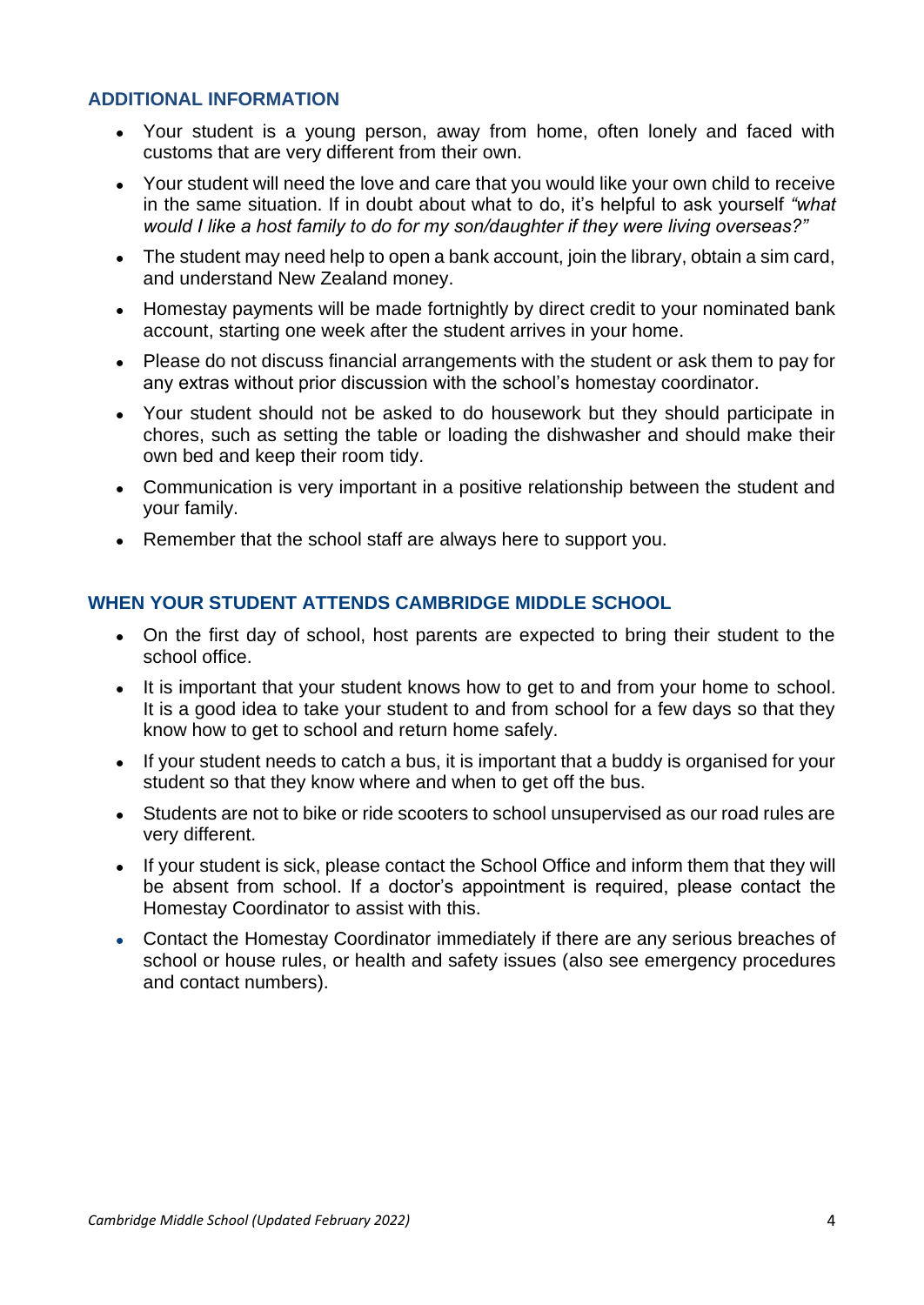# **2. FREQUENTLY ASKED QUESTIONS**

### **What do I need to supply for a student who lives in my home?**

### **Full-time Students require:**

- Their own bedroom with a window and a door that can be closed
- Desk, chair, table lamp
- Dressing table/drawers, mirror, wardrobe
- Bed with linen and blankets/duvet
- Soap/shower gel and towels
- Heater/comfortable room temperature
- Working smoke alarm
- Laundry/ironing done for them

### **Short-term Students**

• Short-term students will often be able to share a room. Full requirements will be advised at the time of placement of the student and prior to their arrival.

### **What foods will my student eat?**

As a host parent, you are required to supply your student with three meals a day plus snacks, including a packed lunch during the school week. If you have takeaways or invite the student out for dinner, you are expected to pay for the student's meal. If they go out or buy fast food with their friends, they will pay for their own food.

You are not required to cook special meals for your student. However, it may take a while for them to adapt to the different foods that we have in New Zealand. It is a good idea to take them to the supermarket and ask them what foods they like to eat. If your student is from an Asian country, try to include rice or noodle dishes in your meals, where possible.

### **Can my student speak and understand English?**

Most students who come to New Zealand have a basic understanding of the English language. Some students can read English better than speaking or listening, so speak slowly and clearly using short sentences.

Most students will have an electronic dictionary with them and this can be a great help for a student struggling with English. Google Translate is also another option available.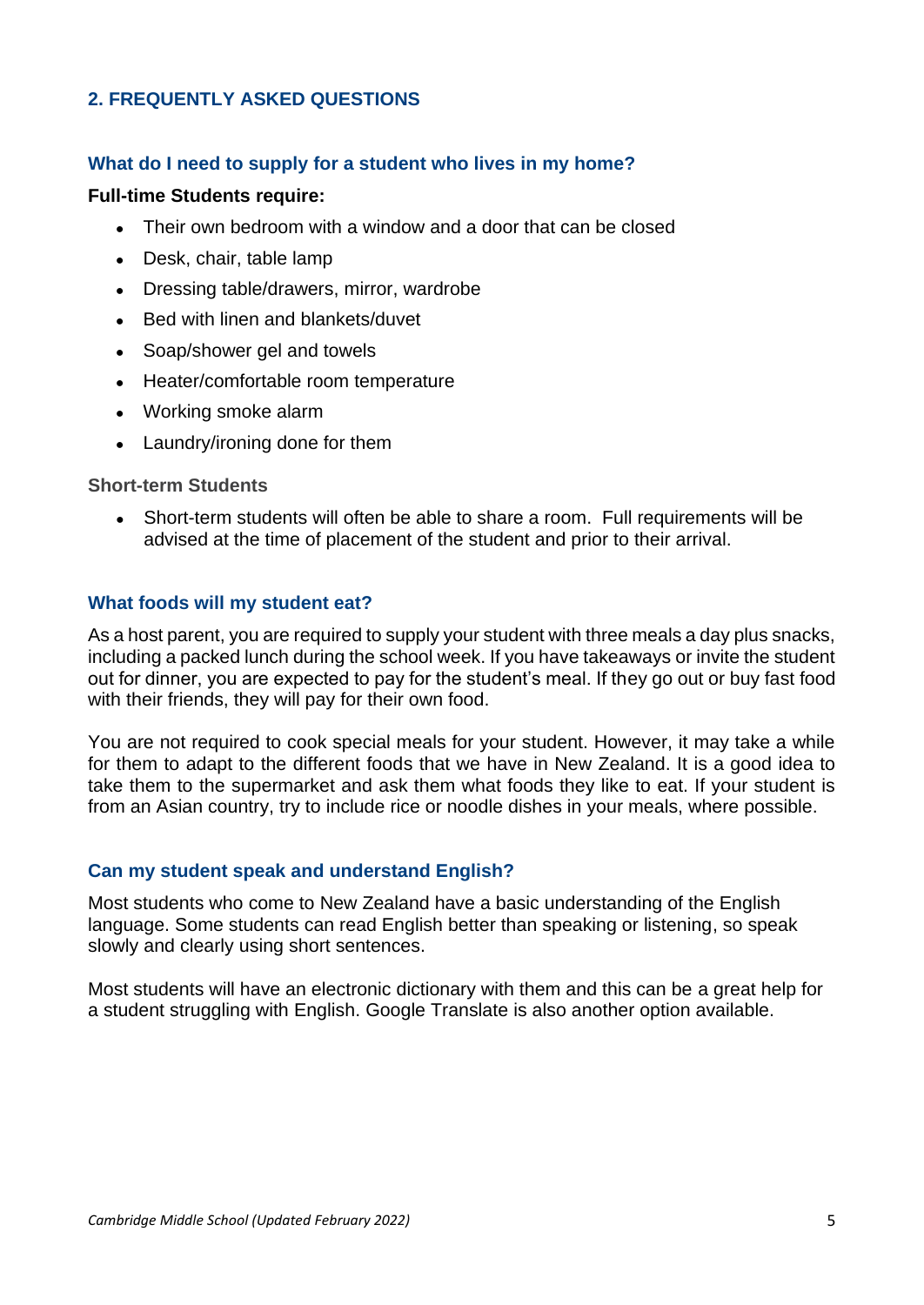# **Should I give my student household chores?**

We suggest that your student looks after and cleans their individual room. If they wish to do their own laundry, then please show them how to use the washing machine. Having a few small chores may also help them to adjust and help them feel a part of the family.

Some families, however, do not expect their student to do any chores while they are living in their home. It is really an individual expectation that you can review once a student is living in your home and has had a chance to settle in.

# **What rules should I have for my student?**

We encourage our families to treat their student as they would their own child. Set responsible house rules, including curfew times. Always remember to discuss these with your student and **assume nothing**.

Another good idea is to have any household rules visible for students to see so that they can understand what is expected in the home. Students will benefit from a list of expectations around the home.

This could include the following:

- Where the washing goes.
- What to do with wet clothes.
- Making/changing their bed.
- When to shower discuss not taking long showers and explain that hot water is not unlimited.
- What time they need to be ready to leave for school.
- Device time restrictions. We recommend that the students do not have their devices in their bedrooms after bedtime.
- When they will be contacting their family and how often. Students should have regular contact with home.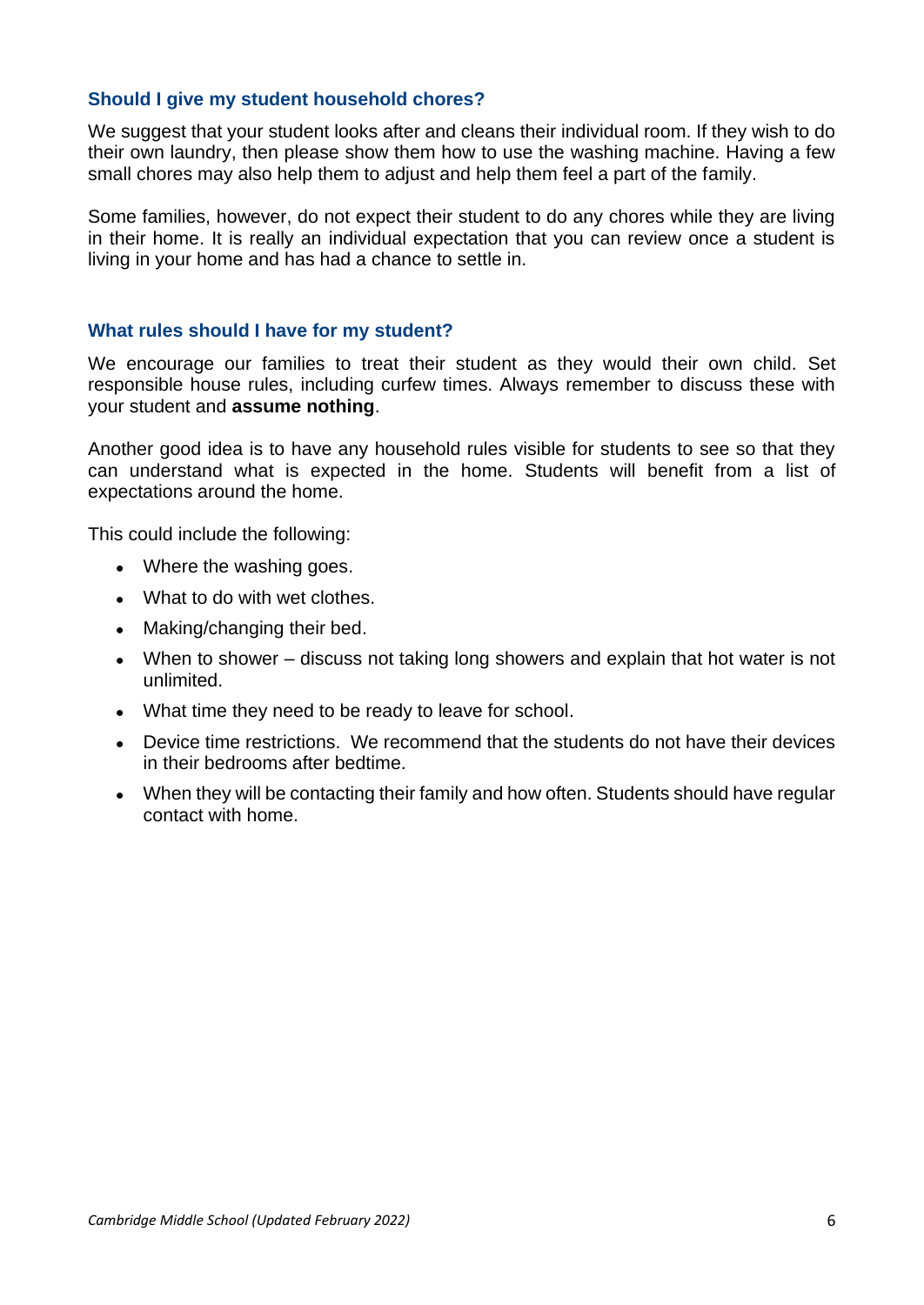# **3. QUESTIONS FOR HOMESTAY FAMILIES TO TALK ABOUT WITH STUDENTS IN THE FIRST FEW DAYS**

Please spend about half an hour every evening in the student's first week going through these questions with them. You should give the question sheet to the student and let them ask you the questions. Aim to work through one section each night.

Many of the words and ideas in this questionnaire may be new to the student. It may be an idea to allow him/her time to go through the main questions with a bi-lingual dictionary before you begin.

### **DAY ONE**

- 1. What do I call you?
- 2. When can I telephone my family?
- 3. When can I use the internet?
- 4. How do I get to and from school?
- 5. What happens after school?
- 6. What family rules and procedures do I need to know about?
- 7. Where can I keep my toiletries?
- 8. When is the best time for me to have a shower and use the bathroom, in the morning or in the evening?
- 9. How long can I stay in the shower?

### **DAY TWO**

- 10. What is the procedure about dirty clothes? Where do I keep them until wash days?
- 11. Should I wash my own underclothes?
- 12. Where should I dry any clothes I wash?
- 13. Where do I put my clothes to be ironed?
- 14. What time are meals?
- 15. What would you like me to do at mealtimes? For example:
	- Set the table?
	- Clear the table?
	- Wash up?
	- Dry up?
- 16. Which food and drink can I help myself to?
- 17. Which food and drink must I ask first before having?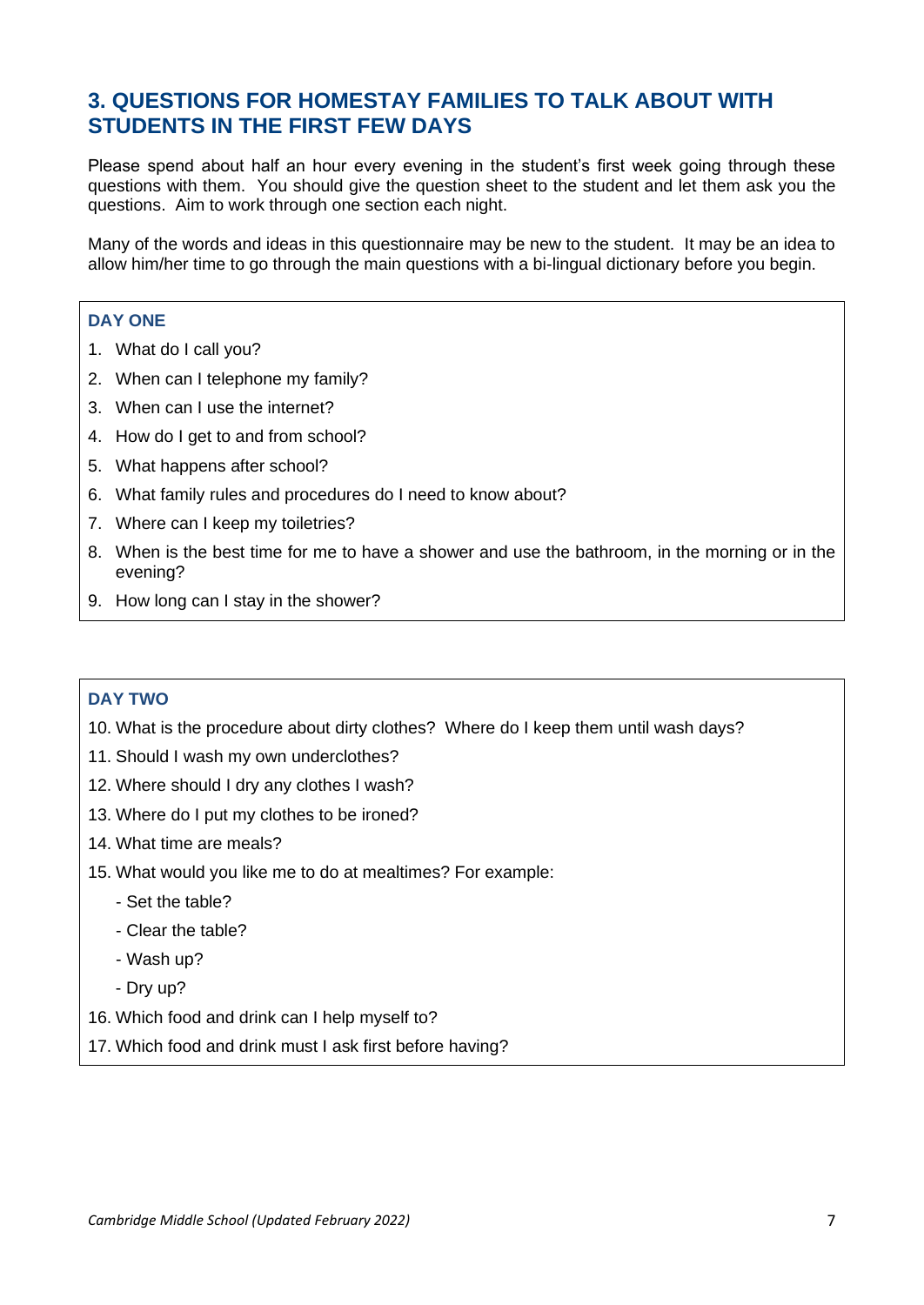# **DAY THREE**

- 18. What chores am I expected to do daily? For example:
	- Make my bed?
	- Keep my room tidy?
	- Leave the bathroom clean and tidy?
- 19. Which bathroom toiletries can I use (shampoo, toothpaste)?
- 20. What areas of the home are private (For example: parents bedroom, study, sewing room)?
- 21. Where can I store my suitcases?
- 22. What time should I get up on weekday mornings?
- 23. What time should I get up on weekends and holidays?
- 24. What time should I go to bed and turn the lights out on weekdays and weekends?
- 25. Do I have to ask if I go out?
- 26. What dates are the birthdays of my host family?

# **DAY FOUR**

- 27. What is the address for incoming mail?
- 28. What are my homestay father's likes and dislikes?
- 29. What are my homestay mother's likes and dislikes?
- 30. What are my host brothers and sisters likes and dislikes?
- 31. How do I get around?
- 32. May I use the stereo, television, and VCR/DVD?
- 33. Do you expect me to telephone if I am going to be late home:
	- from school?
	- from any other outing?
- 34. What arrangements are there for making lunch:
	- on a school day?
	- at the weekends?

### **DAY FIVE**

- 35. If I have any problems, who would you like me to go to?
- 36. May I put pictures and posters on the walls of my bedroom?
- 37. May I rearrange my bedroom?
- 38. When can I have friends to stay overnight?
- 39. When can I invite friends around in the day? (Not opposite sex, if parents not there).
- 40. When can my friends phone me?
- 41. Is there anything else you would like me to know?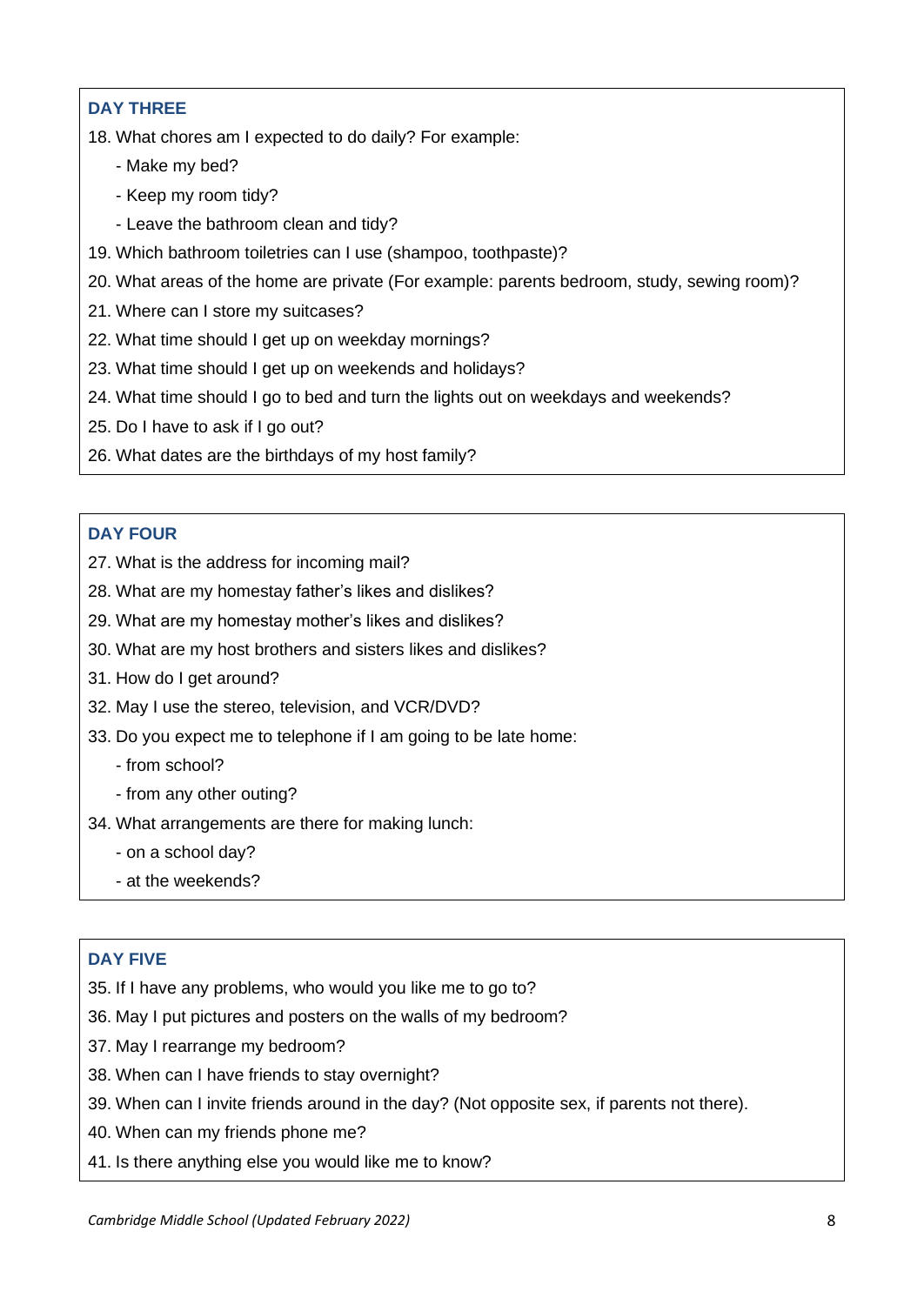# **4. ACCIDENT AND EMERGENCY PROCEDURES FOR HOST FAMILIES**

This information sheet contains information about what you need to do in case of an accident or emergency involving your international student. Please keep it in a safe place, e.g. on your fridge, on the family noticeboard, or by the telephone.

*Homestay caregivers need to ensure that everyone who takes care of the international student is aware of these procedures.*

### **Accidents and Emergencies**

#### **Accidents**

An accident may or may not constitute an emergency. If the accident does not constitute an emergency, there may be time to look up procedures or refer to written information. Homestay caregivers need to decide if a situation is an accident or an emergency and act accordingly.

#### **Emergencies**

An emergency is a situation that requires immediate action. In a situation that requires immediate action, there is not usually time to look up procedures or refer to written information. It is vital that everyone is familiar with emergency procedures before an emergency occurs.

### **Education provider's responsibility**

The education provider has responsibility in the case of emergencies and accidents during and outside of school hours when the student is in a homestay or boarding establishment situation. This means that the education provider should be contacted as soon as possible in these situations. The education provider will help and support you and make sure that all appropriate procedures are followed.

### **What to do**

**In an emergency** act appropriately (e.g. remove the student from danger, apply first aid) **Then** contact the school's **24-hour contact person**:

| 24-hour contact person name:   | <b>Linnet Hatton</b> |
|--------------------------------|----------------------|
| 24-hour contact person number: | 022 085 7128         |

The **education provider** is responsible for contacting the international student's parents. You are not responsible for this, and in an emergency or accident contact with the international student's parents should be made by the education provider **only**.

#### **In case of accident or illness**

If an international student is injured or unwell and **your level of concern is high** take the student to the nearest accident and emergency department or if appropriate dial 111 and ask for an ambulance. If **your level of concern is low or moderate** take the student to your GP or, if time permits, call Cambridge Middle School for advice (Monday to Friday).

*If you are concerned for your student's well-being and unsure of what to do, call the student's emergency contact for assistance as it is better to be cautious.*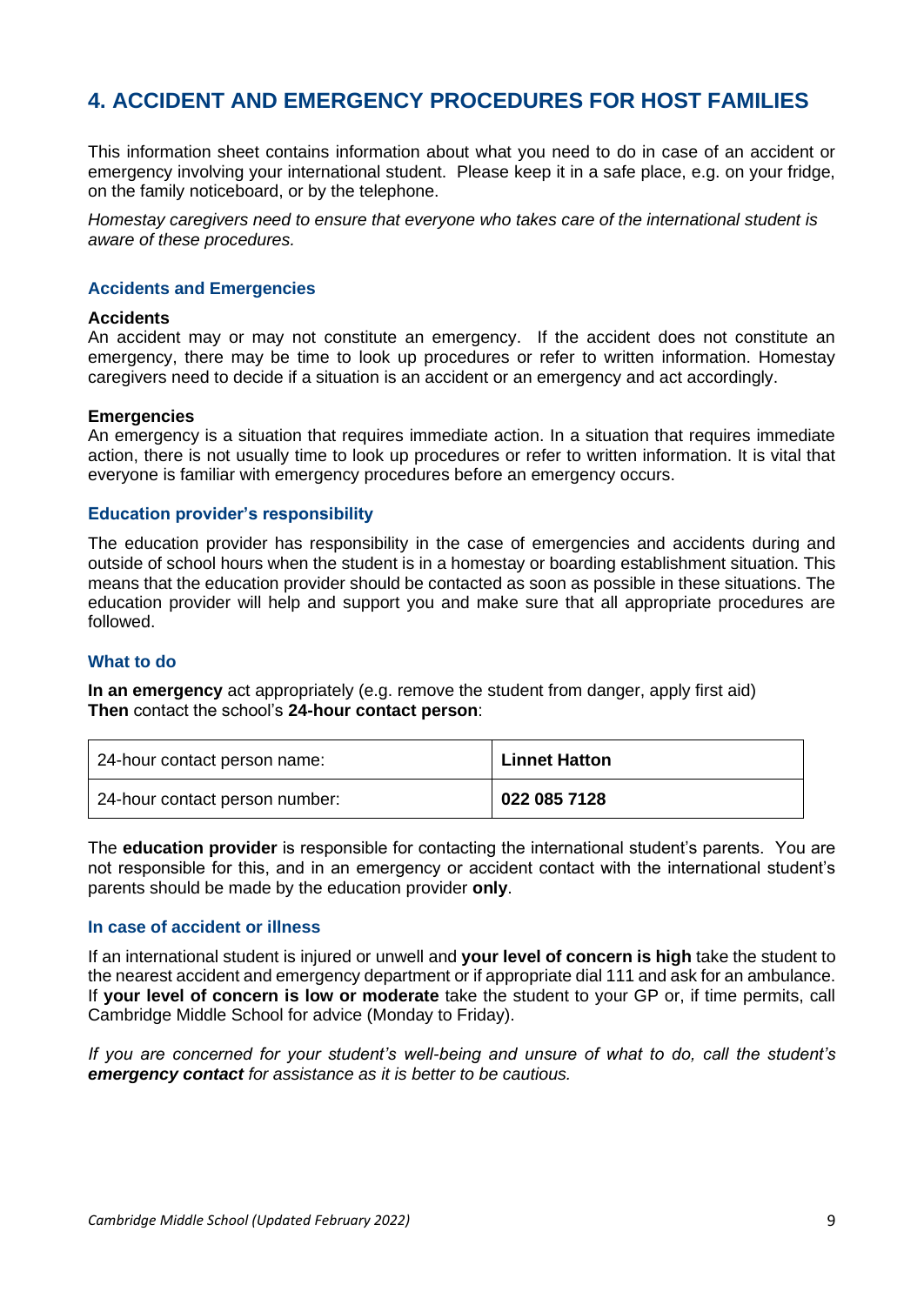# **5. APPLICATION FORM TO BE A RESIDENTIAL CAREGIVER FOR CAMBRIDGE MIDDLE SCHOOL**

# **HOMESTAY APPLICATION FORM**

To apply to become a residential caregiver for an international student at Cambridge Middle School, please complete this form and return it to: **[linnet@cms.school.nz](mailto:linnet@cms.school.nz)**

# **PART A: APPLICANT INFORMATION**

| <b>Contact details:</b>                   |        |                       |  |
|-------------------------------------------|--------|-----------------------|--|
| <b>Residential address:</b>               |        |                       |  |
|                                           |        |                       |  |
| Postal address (if different from above): |        |                       |  |
|                                           |        |                       |  |
| Phone: (work)                             | (home) | (mobile)              |  |
| Email:                                    |        |                       |  |
| Best number to use in emergency:          |        | Whose number is this? |  |

| <b>Household members:</b>            |             |      |                        |
|--------------------------------------|-------------|------|------------------------|
| Names of parents:                    | Occupation: |      | Full-time / part-time: |
|                                      |             |      |                        |
|                                      |             |      |                        |
| Other family members living at home: |             |      |                        |
| Names of other family members:       | Gender      | Age: | Family relationship:   |
|                                      |             |      |                        |
|                                      |             |      |                        |
|                                      |             |      |                        |
|                                      |             |      |                        |
|                                      |             |      |                        |
|                                      |             |      |                        |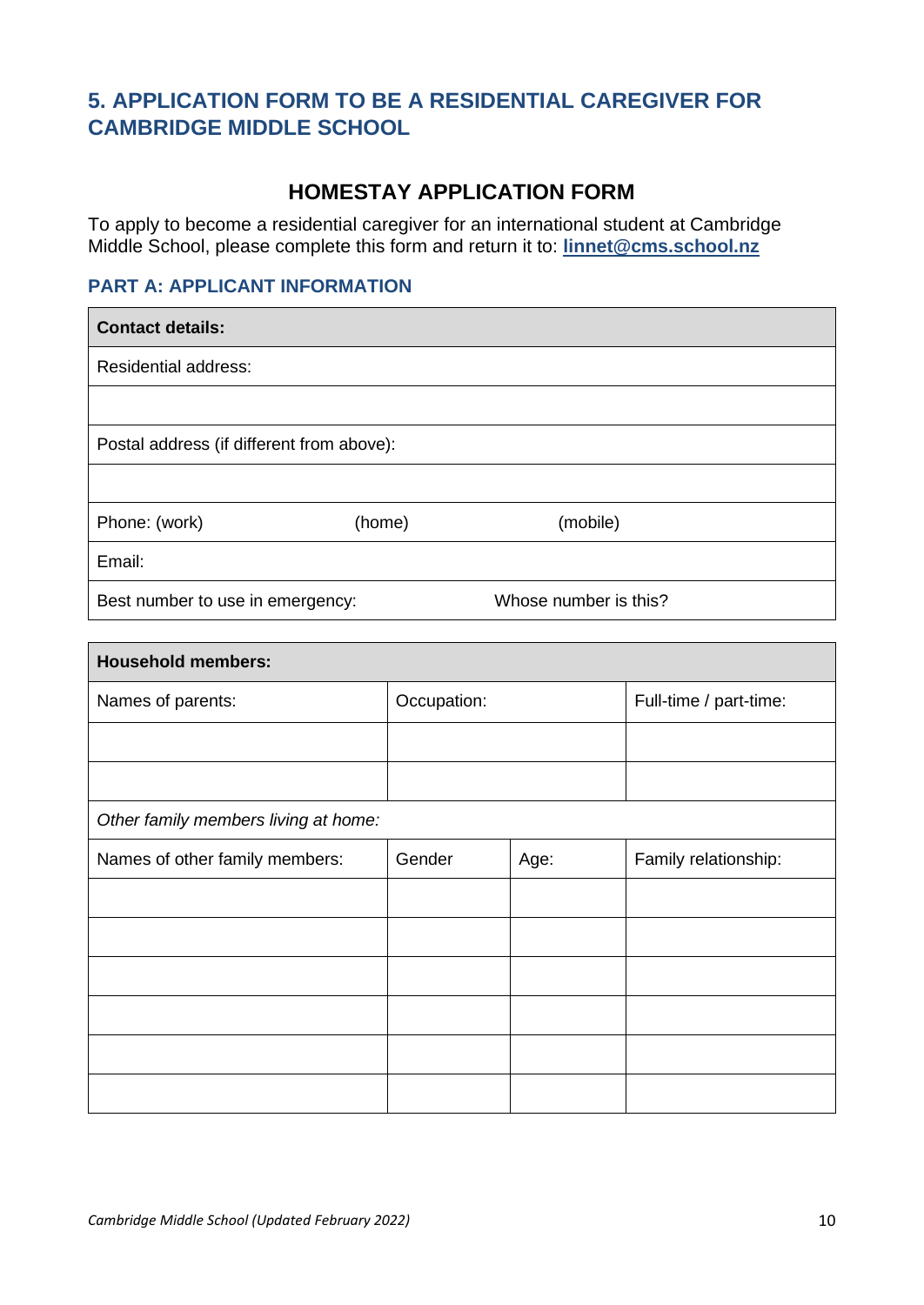| Pets:                                          |        |         |      |  |
|------------------------------------------------|--------|---------|------|--|
| Pets (how many?):                              | Cat(s) | Bird(s) | Fish |  |
| Dog(s) (Please state what kind and how many):  |        |         |      |  |
| Do your dogs sleep inside or outside at night? |        |         |      |  |
| Other pets:                                    |        |         |      |  |

# **Medical information:**

Does any member of the family have an existing medical condition that an international student should be made aware of? (*e.g. asthma, epilepsy, etc.)* Yes / No

If yes, please state which family member and the medical condition:

International students will usually be taken to the residential caregiver's general practitioner in the event of illness. Please provide details of your family doctor:

Name of GP: Phone number:

| <b>Family activities:</b>                                                      |  |  |  |  |
|--------------------------------------------------------------------------------|--|--|--|--|
| Please list the hobbies, sporting activities, and interests of family members: |  |  |  |  |
| How often:<br>Family member participating:<br>Hobby / Sport / Interest:        |  |  |  |  |
|                                                                                |  |  |  |  |
|                                                                                |  |  |  |  |
|                                                                                |  |  |  |  |
|                                                                                |  |  |  |  |
|                                                                                |  |  |  |  |

| <b>Household information:</b>                                                               |  |                           |  |
|---------------------------------------------------------------------------------------------|--|---------------------------|--|
| Total number of bedrooms:                                                                   |  | Number of spare bedrooms: |  |
| Number of bathrooms:<br>Number of living areas:                                             |  |                           |  |
| Do you have a computer with email facilities available for an international student to use? |  |                           |  |

Yes / No

Other facilities available (*e.g. swimming pool, piano, books, trampoline, etc.*):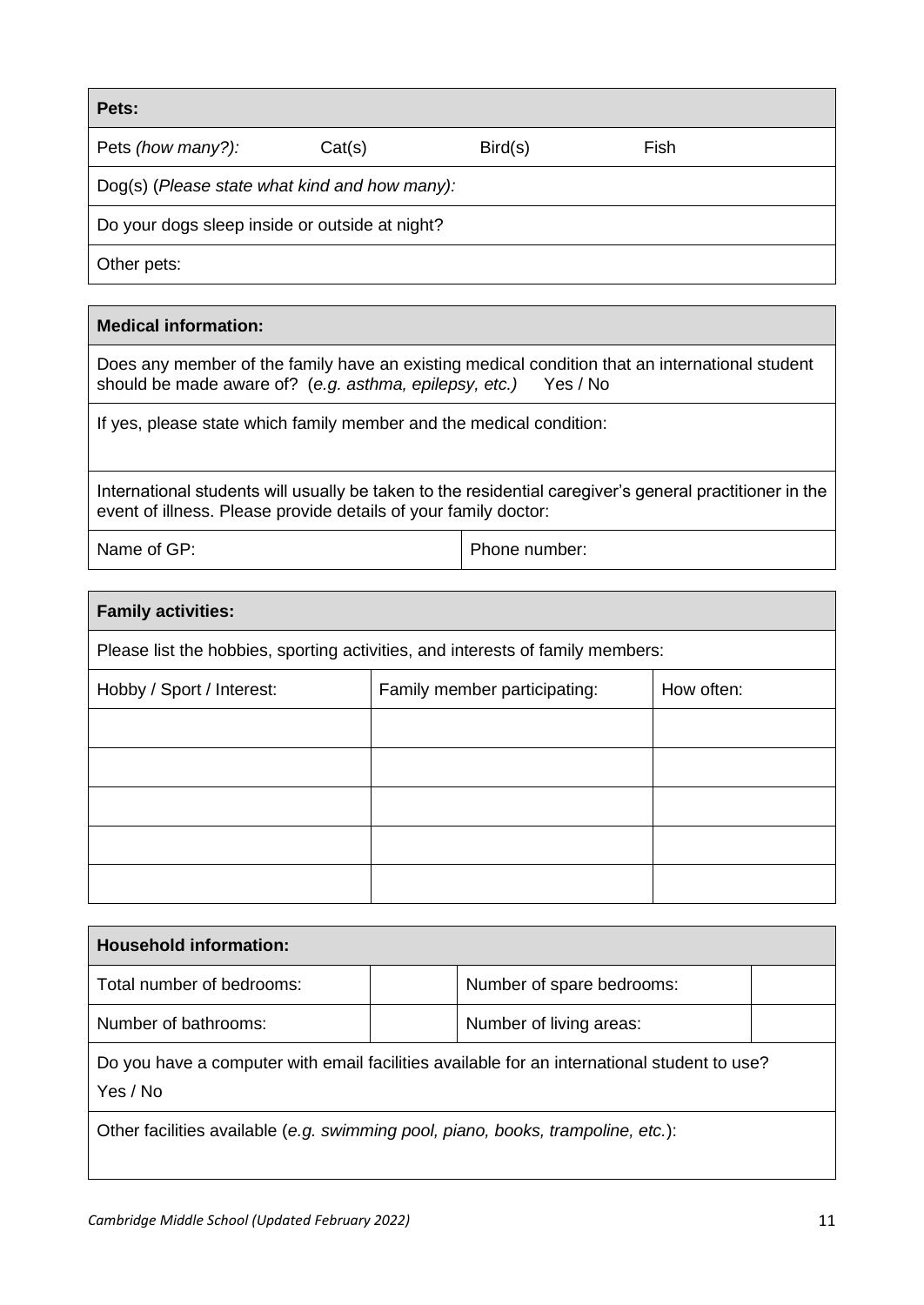| International student preferences:         |  |                                   |  |  |
|--------------------------------------------|--|-----------------------------------|--|--|
| Number of students you would like to have: |  | Preferred gender:   Male / Female |  |  |
| Preferred nationalities:                   |  |                                   |  |  |
| Any other requests or comments:            |  |                                   |  |  |

|                                                                        | <b>Family information:</b>                               |                                                                                                |  |  |
|------------------------------------------------------------------------|----------------------------------------------------------|------------------------------------------------------------------------------------------------|--|--|
| Religious affiliation:                                                 |                                                          | Attend church or other place of worship weekly?<br>Yes / No                                    |  |  |
|                                                                        |                                                          | Do you follow any special dietary regime? (e.g. vegetarian, don't eat chicken or pork, etc)    |  |  |
|                                                                        | What languages are spoken in the home by family members? |                                                                                                |  |  |
|                                                                        | Do any household members smoke?                          | Yes / No                                                                                       |  |  |
| accommodation?                                                         |                                                          | Are there any possible risks to the health and safety of the international student in the      |  |  |
| should know about?                                                     |                                                          | Are there any unusual lifestyle patterns or family relationships that an international student |  |  |
| student?                                                               | Yes / No                                                 | Will your insurance policy cover any breakages or damage caused by your international          |  |  |
| Please give a brief description of your typical weekly family routine: |                                                          |                                                                                                |  |  |
| Sunday                                                                 |                                                          |                                                                                                |  |  |
| Monday                                                                 |                                                          |                                                                                                |  |  |
| Tuesday                                                                |                                                          |                                                                                                |  |  |
| Wednesday                                                              |                                                          |                                                                                                |  |  |
| Thursday                                                               |                                                          |                                                                                                |  |  |
| Friday                                                                 |                                                          |                                                                                                |  |  |
| Saturday                                                               |                                                          |                                                                                                |  |  |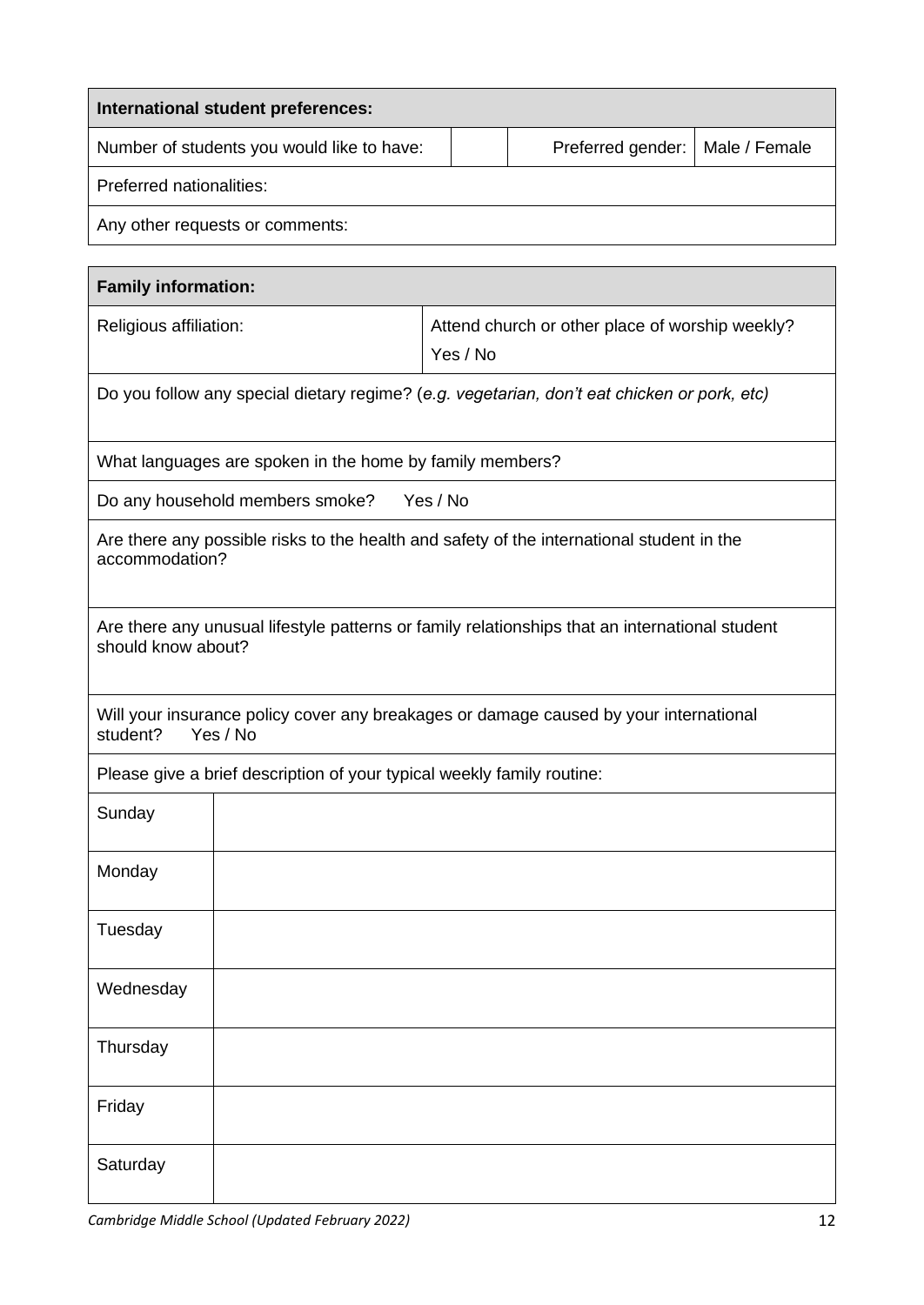|                                                                            | International student arrangements:                          |            |           |                                                                                                              |
|----------------------------------------------------------------------------|--------------------------------------------------------------|------------|-----------|--------------------------------------------------------------------------------------------------------------|
|                                                                            |                                                              |            |           | How would an international student get to school from your home? (Please circle):                            |
| Walk                                                                       | School bus                                                   | Public bus | Be driven | Other:                                                                                                       |
|                                                                            | Will they be accompanied to school?                          |            | Yes / No  | By whom?                                                                                                     |
|                                                                            |                                                              |            |           | How would the student get home from school (if different from above):                                        |
|                                                                            | How long will it take the student to get to and from school? |            |           |                                                                                                              |
|                                                                            |                                                              |            |           | What arrangements would be made for the care of an international student after school:                       |
|                                                                            | supervision and care.                                        |            |           | Note - Your international student must not be left at home without reasonable provision being made for their |
| Which family member(s) will help the student with his/her homework?        |                                                              |            |           |                                                                                                              |
| What can your family offer an international student?                       |                                                              |            |           |                                                                                                              |
|                                                                            |                                                              |            |           |                                                                                                              |
|                                                                            |                                                              |            |           |                                                                                                              |
|                                                                            |                                                              |            |           |                                                                                                              |
|                                                                            |                                                              |            |           | Describe what your family would do with an international student on a typical Saturday:                      |
|                                                                            |                                                              |            |           |                                                                                                              |
|                                                                            |                                                              |            |           |                                                                                                              |
|                                                                            |                                                              |            |           |                                                                                                              |
| How many other international students live or will live in your household? |                                                              |            |           |                                                                                                              |
|                                                                            |                                                              |            |           |                                                                                                              |
| <b>Additional information:</b>                                             |                                                              |            |           |                                                                                                              |

We require some photos that will be held on file and sent, as part of your family profile, to a new student: e.g.,

- Outside of your home
- Student's bedroom
- Family members
- Family activities
- Pets

Please send digital copies (.jpeg or .png files) as an attachment to: **[linnet@cms.school.nz](mailto:linnet@cms.school.nz)**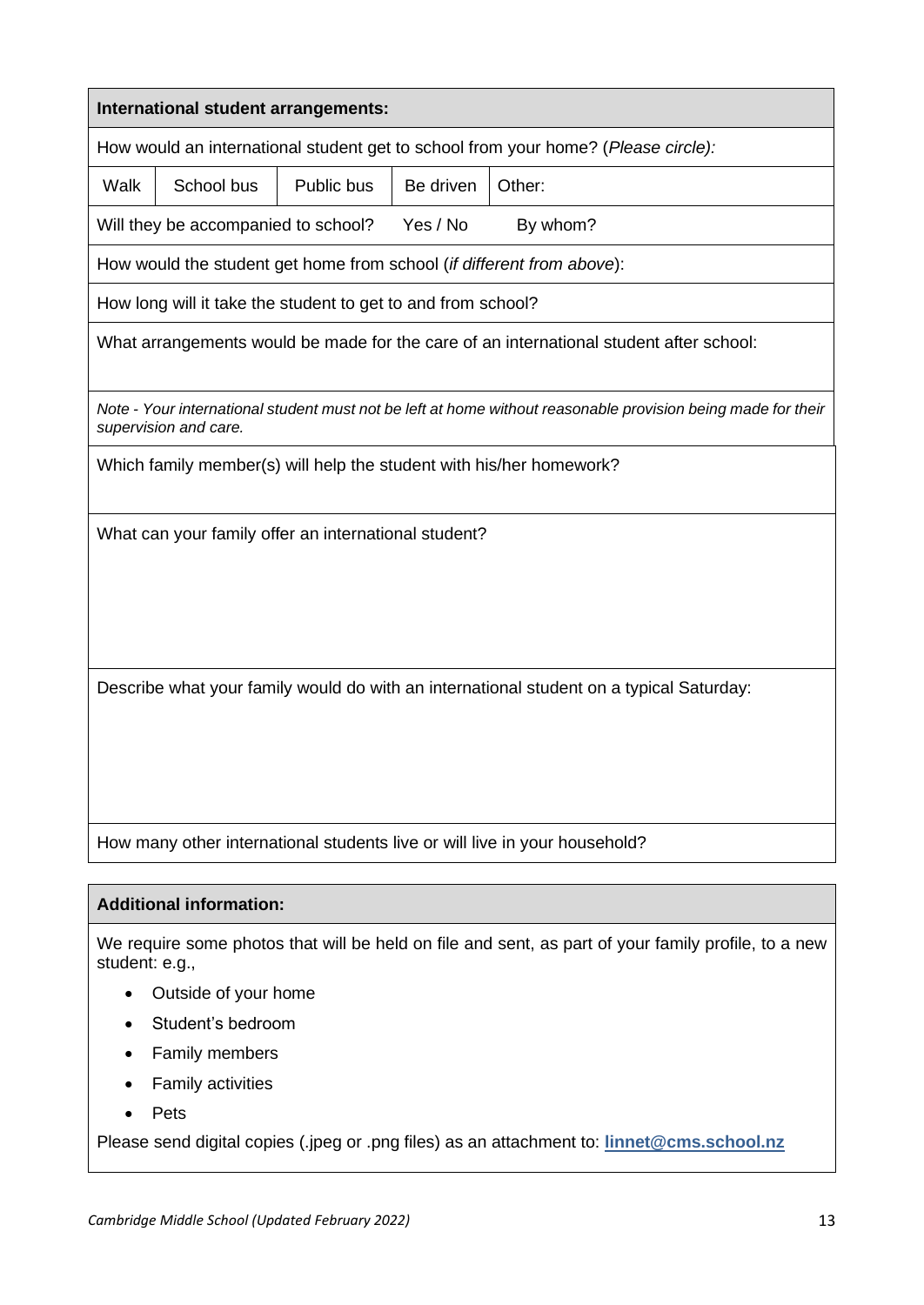# **PART B: POLICE VETTING DECLARATION**

Under the *Education (Pastoral Care of International Students) Code of Practice*, Cambridge Middle School is required to request a police vet for all persons aged 18 and over living in the accommodation.

Please ask all family members and other persons aged 18 and over living at the property to sign the following declaration:

I hereby give permission for Cambridge Middle School to request a police vet:

| Name                                                                          | Signed                                                                        | Date |  |  |
|-------------------------------------------------------------------------------|-------------------------------------------------------------------------------|------|--|--|
|                                                                               | I hereby give permission for Cambridge Middle School to request a police vet: |      |  |  |
| Name                                                                          | Signed                                                                        | Date |  |  |
|                                                                               | I hereby give permission for Cambridge Middle School to request a police vet: |      |  |  |
| Name                                                                          | Signed                                                                        | Date |  |  |
|                                                                               | I hereby give permission for Cambridge Middle School to request a police vet: |      |  |  |
| Name                                                                          | Signed                                                                        | Date |  |  |
|                                                                               | I hereby give permission for Cambridge Middle School to request a police vet: |      |  |  |
| Name                                                                          | Signed                                                                        | Date |  |  |
| I hereby give permission for Cambridge Middle School to request a police vet: |                                                                               |      |  |  |
| Name                                                                          | Signed                                                                        | Date |  |  |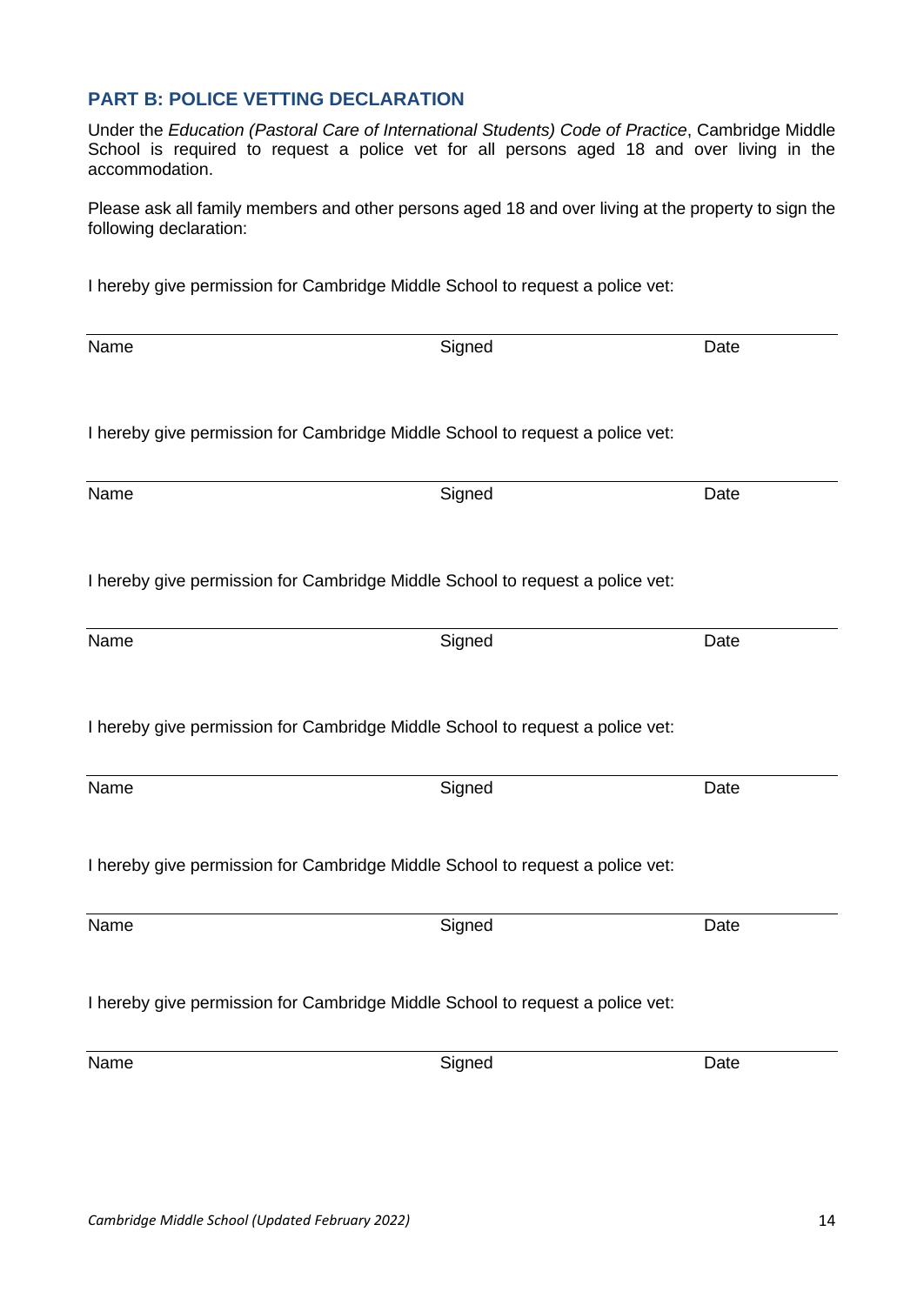# **PART C: REFEREES**

Please nominate **TWO** referees who can provide information on your suitability to care for an international student in your home.

If you have provided residential care before, the person or organisation who employed you in that situation should be one of your referees.

*NOTE: Family members are NOT eligible to provide a referee report.*

| Mobile: __________________________________ |
|--------------------------------------------|
|                                            |
|                                            |
|                                            |
|                                            |
|                                            |
|                                            |

# **PART D: DECLARATION**

*I declare that the information in this application form is true and complete to the best of my knowledge and I have not left anything out.*

Name of applicant and the Signed Signed Date Date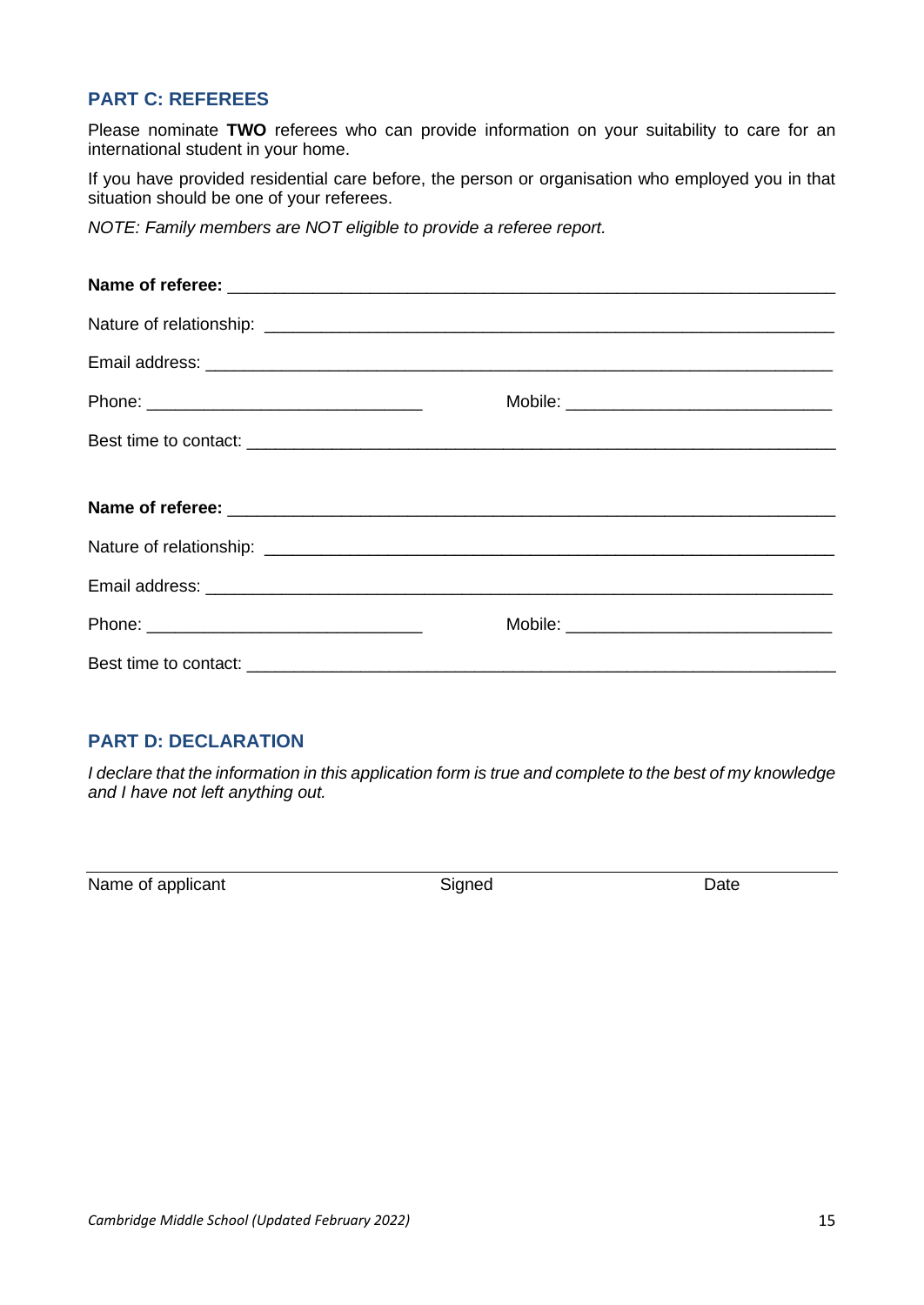# **6. HOMESTAY CARER AGREEMENT FOR CAMBRIDGE MIDDLE SCHOOL**

# **HOMESTAY CARER AGREEMENT**

**(For use when placing a student in a school approved homestay)**

This is an agreement between the Homestay Carer, being a residential caregiver, and the School (the **Agreement**).

Name of school: Cambridge Middle School (the **School**)

| Homestay Carer's full name:<br><u> 1980 - John Stein, Amerikaansk politiker (* 1980)</u>          |                                                                          |
|---------------------------------------------------------------------------------------------------|--------------------------------------------------------------------------|
| Homestay Carer's full name:<br><u> 1980 - Jan Samuel Barbara, margaret eta idazlea (h. 1980).</u> | (together the <b>Homestay Carers</b> ,<br>each a <b>Homestay Carer</b> ) |
| Homestay Carer's address:                                                                         |                                                                          |
|                                                                                                   | (the Residence)                                                          |

### **TERMS**

For the purposes of this Agreement the following terms shall have the following meanings:

**Homestay** has the meaning as set out in the Code. For the avoidance of doubt, this means accommodation provided to an international student in the residence of a family or household in which no more than four (4) international students are accommodated.

**Residential Caregiver** has the meaning as set out in the Code and for the purposes of the Agreement, includes a homestay carer.

### **AGREEMENTS**

1. The term of the Agreement is for the following period (the **Term**), but may be varied by mutual agreement:

Start date:

**End date:** 

### **HOMESTAY CARER/S**

- 2. The role of the Homestay Carer/s is to act as a residential caregiver for the School to provide homestay accommodation in accordance with the Education (Pastoral Care of International Students) Code of Practice 2016 (the **Code**) for international students attending the School.
- 3. The Homestay Carer/s agree to support all students in their care to abide by all rules and expectations set by the School.
- 4. The Homestay Carer/s have read and agree to comply with the requirements for Host Families set out in the Cambridge Middle School Homestay Information Guide.
- 5. The Homestay Carer/s agree that the accommodation provided is welcoming, caring, safe, positive and is a healthy environment for students, and complies with the relevant sections of the Code.
- 6. The Homestay Carer/s agree to provide appropriate levels of care where an international student in their care is unwell or injured, including caring for the student at home and taking the student to visit a doctor when required.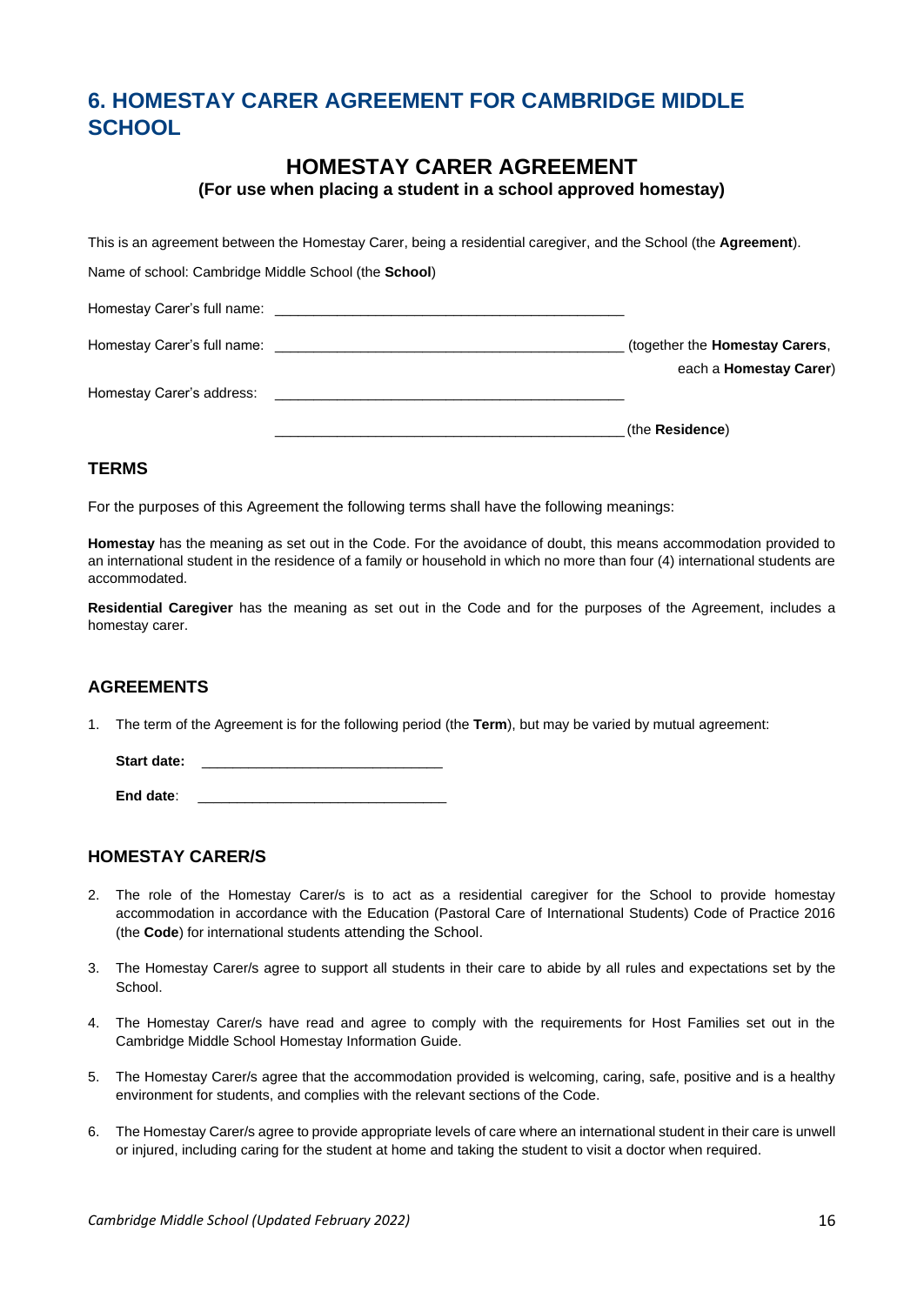- 7. The Homestay Carer/s will obtain the prior approval of the School before a student in their care stays overnight in any accommodation that is not supervised by the Homestay Carer/s or organised and supervised by the School.
- 8. The Homestay Carer/s will immediately inform the School if they become aware of, or have any reason to believe that a student in their care is engaging in any at-risk behaviours or behaviours that breach the school's Code of Conduct for International Students.
- 9. The Homestay Carer/s will immediately inform the School of any changes whatsoever that may impact the care provided to the student by the Homestay Carers, and the Agreement.
- 10. The Homestay Carer/s will provide the School with no less than fourteen days (14) days prior notice of any changes relating to the family's circumstances that may affect the Agreement. This includes, but is not limited to, any change of Residence or any change to the number of adults eighteen (18) years of age or over living at the Residence.
- 11. For the avoidance of doubt, when at any time, the Homestay Carer/s have a student or students in their care who are enrolled at the School, they agree not to provide accommodation to other fee-paying guests without the prior approval of the School
- 12. When at any time, the Homestay Carer/s have a student or students in their care who are enrolled at the School, they agree not to act as a homestay carer for any other student, whether enrolled at the School or any other school, without prior approval from the School.
- 13. The Homestay Carer/s agree not to negotiate the payment of any additional fees whatsoever with the student and/or natural parents. For the avoidance of doubt, any additional payments must be negotiated by, and agreed to, by the **School.**

### **THE SCHOOL**

- 14. The School agrees to pay the Homestay Carer a fee in return for providing homestay accommodation for international students in accordance with the Agreement. The School will advise the Homestay Carer/s of the fee and schedule for payments when a student is placed for homestay accommodation.
- 15. The School may agree to pay the Homestay Carer a holding fee to be agreed between the parties from time to time to hold homestay accommodation for periods where a student is absent from the homestay accommodation and no other fee is payable. The holding fee must be agreed in advance by the School and a student's parents. For the avoidance of doubt, no holding fees will be paid without prior approval, in writing, from the School.
- 16. The School may take such measures as it considers appropriate (acting reasonably) to monitor compliance with the Code. This may include, without limitation, regular visits to the Residence and meetings with any student placed at the Residence and the Homestay Carer/s.
- 17. The School may remove a student from the Homestay Carer/s at any time without prior notice or agreement at the sole and absolute discretion of the School and this may terminate the Agreement.
- 18. The School has provided, and the Homestay Carer/s have read and understood, relevant information about the requirements of being a residential caregiver including the sections of the Education (Pastoral Care of International Students) Code of Practice 2016 (the **Code**) relevant to residential caregivers.
- 19. The School agrees that all information regarding the Homestay Carer in providing accommodation will be kept confidential, except disclosure to students or their parents or legal guardians, to any professional consultant or such person where it is in the interests of students placed at the Residence to provide the information or pursuant to any statutory or other legal duty.
- 20. Contact information for the Homestay Carer/s may be shared with the School's homestay carer community for the purposes of communicating with other homestay carers and will not be passed on to any other parties or used for any other purpose without written agreement from the Homestay Carer/s.
- 21. The School may use photographs and/or video of the Homestay Carer/s for the purpose of sharing and promoting international education at the School.